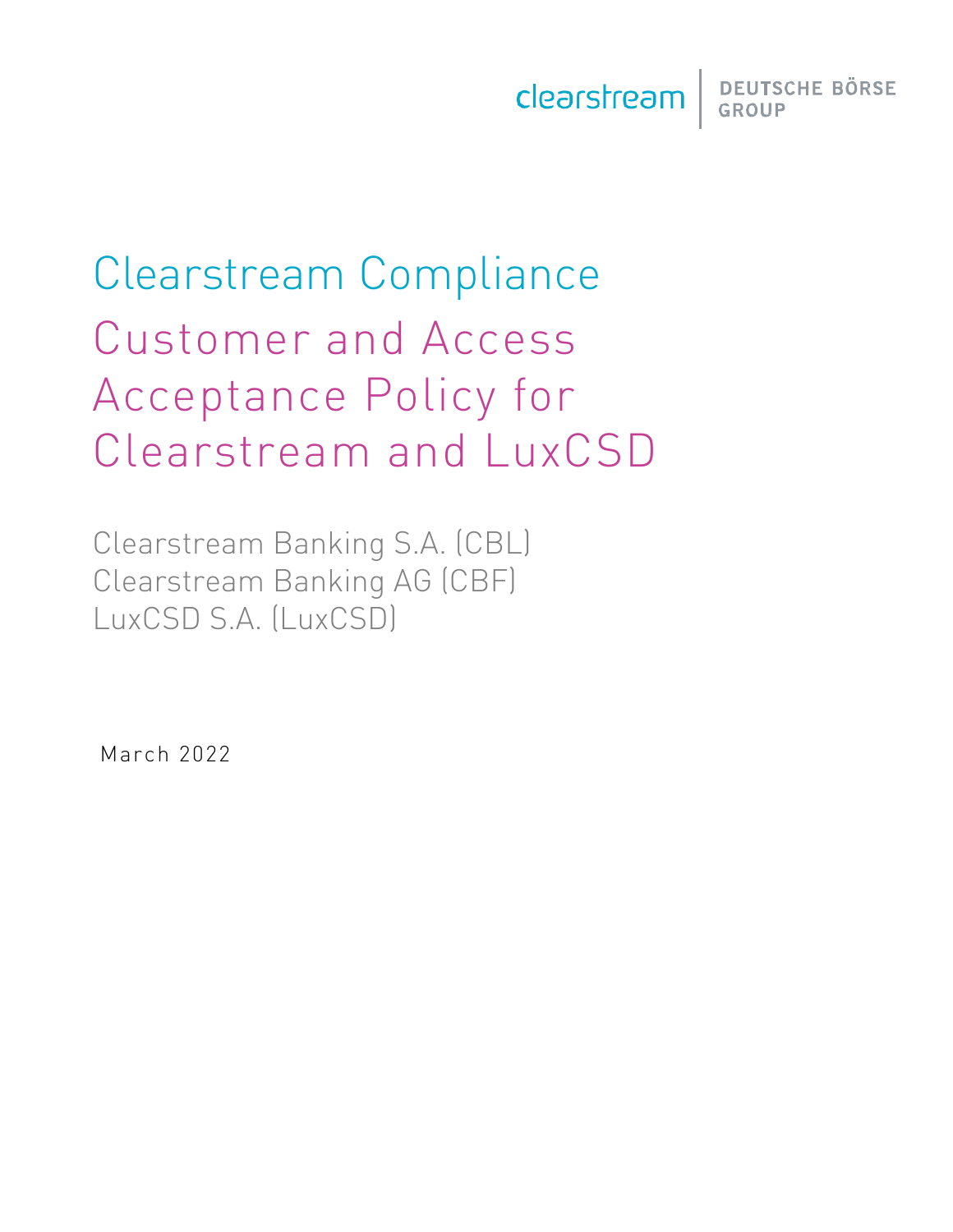## **1. Contents**

| 2.                           |                                                                                                                                                 |
|------------------------------|-------------------------------------------------------------------------------------------------------------------------------------------------|
| 3.                           |                                                                                                                                                 |
| 4.                           |                                                                                                                                                 |
| 4.1.                         | Criteria for participation in the securities settlement systems of CBF, CBL and LuxCSD                                                          |
| 4.2.<br>4.3.                 | Eligible Customers and applicable criteria for participation and access (as the case may                                                        |
| 4.4                          |                                                                                                                                                 |
| 5.                           | Criteria justifying refusal of access to CBF, CBL and LuxCSD (the "CSD") 9                                                                      |
| 5.1.<br>5.2.<br>5.3.<br>5.4. |                                                                                                                                                 |
| 6.                           | Procedure for treating access requests to CBF, CBL and LuxCSD (the                                                                              |
| 6.1.                         | Procedure for treating access requests of legal persons ("Requirements for                                                                      |
| 6.2.<br>6.3.                 | Access of Issuers to CSDs ("Freedom to issue in a CSD authorised in the Union") 12                                                              |
| 7.                           | Procedures for the application of disciplinary measures against existing<br>Customers that do not comply with the criteria for participation or |
| 7.1.                         | Procedures for dealing with withdrawal of access to the CSD by CBF, CBL and LuxCSD                                                              |
| 8.                           | Request of access between the CSD to other market infrastructure 16                                                                             |
| 9.                           |                                                                                                                                                 |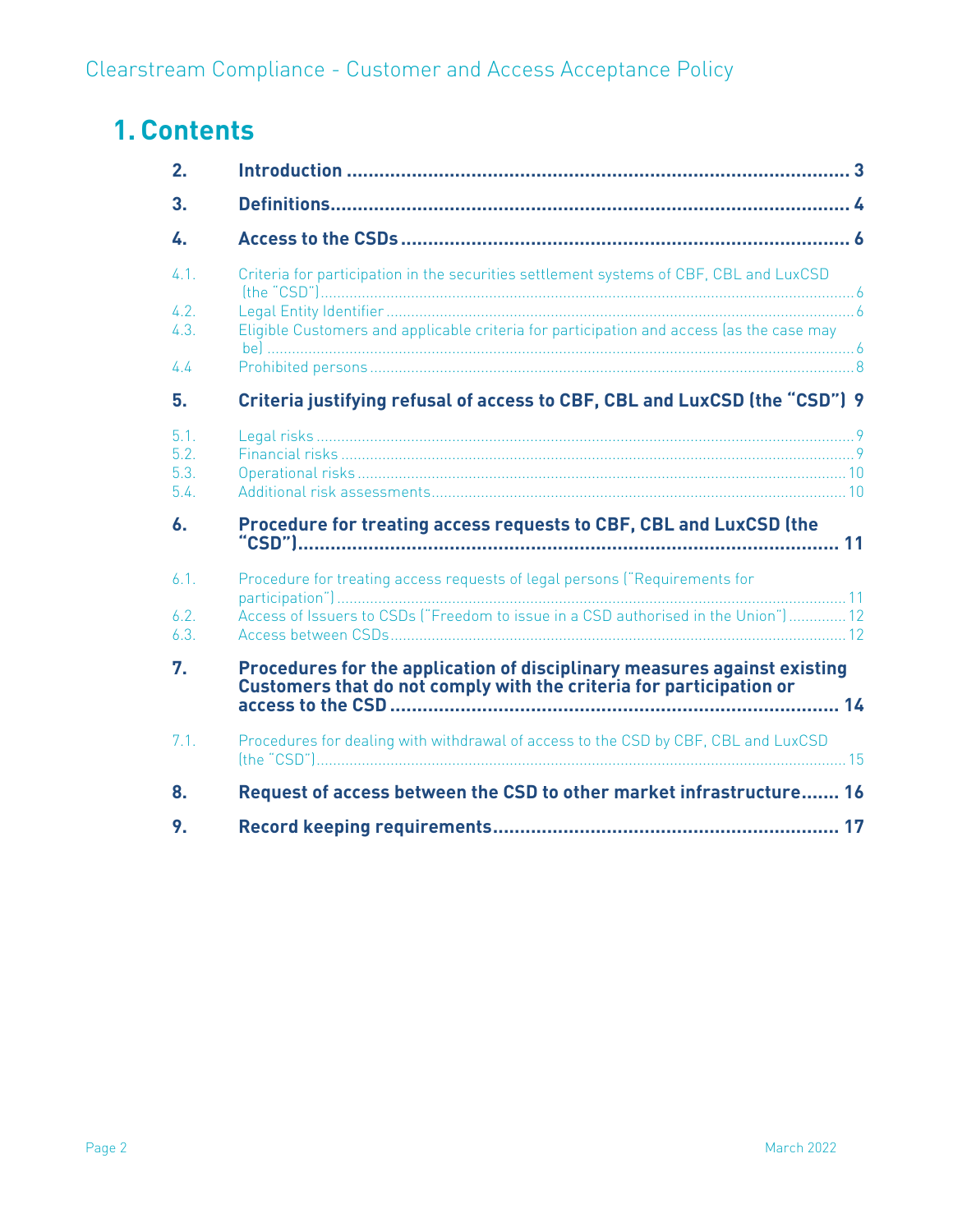## <span id="page-2-0"></span>2.Introduction

In order to comply with the Requirements of the Regulation (EU) No 909/2014 of the European Parliament and of the Council of 23 July 2014 on improving securities settlement in the European Union and on central securities depositories and amending Directive 98/26/EC and 2014/65/EU and Regulation (EU) No 236/2012 (CSD-R) and the Commission Delegated Regulation (EU) 2017/392 of 11 November 2016 supplementing Regulation (EU) 909/2014 of the European Parliament and the Council with regard to regulatory standards on authorisation, supervisory and operational requirements for central securities depositories (ESMA RTS) for participation pursuant to Article 20 ESMA RTS and access to CSDs pursuant to Article 88 to 90 ESMA RTS , the following policy has been established.

The aim of this Policy is therefore, to support Clearstream Banking S.A. ("CBL"), Clearstream Banking AG ("CBF") and LuxCSD S.A. (LuxCSD), (together the "CSDs" and each the "CSD"), to the management of the access to the securities settlement system. In this regard, the conduct of business rules shall provide transparency in the relation between the CSDs and their Participants. In particular a CSD shall have publicly disclosed, transparent, objective and non-discriminatory criteria for participation in the CSD, which may allow restrictions of access by Customers only in consideration of the risks involved<sup>1</sup>. This Policy explains the approach adopted by CBL, CBF and LuxCSD to comply with the aforementioned requirements and provides guidance for the analysis and subsequent actions to be taken in order to identify, measure, monitor, manage and enable reporting on the risks incurred by the CBF, CBL and LuxCSD and/or their Customers and other Participants.

For the avoidance of doubt, an issuer is not considered a Customer of CBF, CBL and LuxCSD<sup>2</sup>.For further details on the access of Issuers to CSDs, the CSD's Issuer Acceptance Procedure will apply.

<sup>1</sup> Pursuant to art. 33 of 909/2014 CSD-R and art. 20 ESMA RTS , the criteria for participation allow fair and open access for all legal persons that intend to become participants in the securities settlement systems operated by the CSDs and are applied in a non-discriminatory manner however with due regard to risks to financial stability and the orderliness of markets. The criteria that restrict access shall be permitted only to the extent that their objective is to justifiably control a specified risk for CBF, CBL and LuxCSD.

 $2$  Pursuant to art. 49 of the CSD-R, an issuer will have the right to arrange for its securities admitted to trading on regulated markets or MTFs or traded on trading venues to be recorded in any CSD.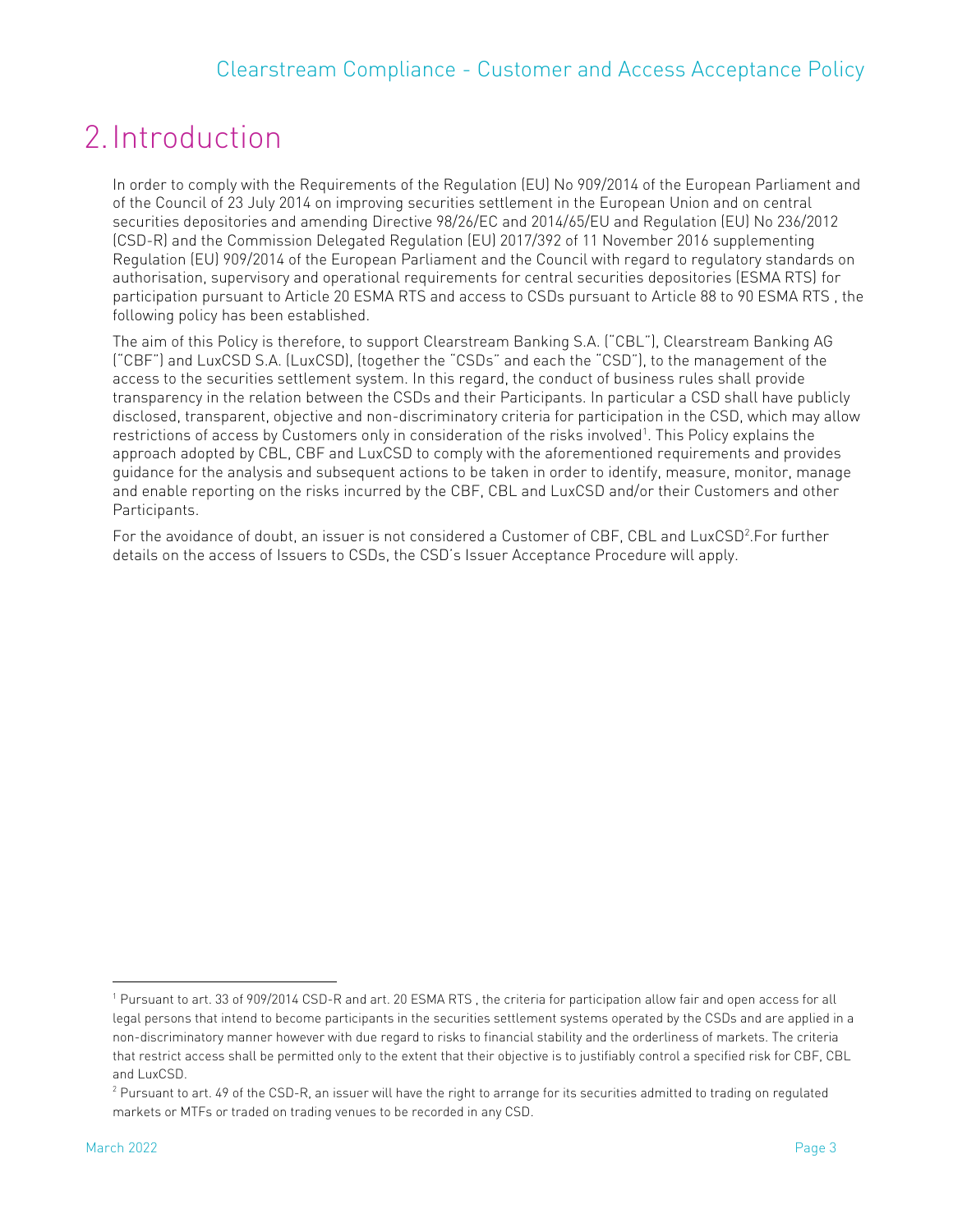## <span id="page-3-0"></span>3.Definitions

For the purpose of this policy, these defined terms have the following meaning:

**"CSD"** means:

− An entity which is defined by reference to certain core services that consist of settlement, implying the operation of a securities settlement system, notary and central securities accounts maintenance services. For the purposes of this Policy, this definition embraces Clearstream Banking S.A., Luxembourg, Clearstream Banking AG, Frankfurt and LuxCSD S.A., Luxembourg.

#### **"Customer"** means:

- − legal persons intending to become participants of the CSD in accordance with Article 33 of the CSD-R3 and Chapter XIII of the RTS 2017/3924;
- − legal person or entity, whether public or private, or a partnership or a common fund in order to access and participate in the CSD within the meaning of the Articles 2.1 (19) of CSD-R5 and Article 37 of the Technical Standard 2017/392 $^{\circ}$ in accordance with CBL's access or participation criteria;
- − other CSDs in accordance with Article 52 of the CSD-R7;
- − other market infrastructures in accordance with Article 53 of the CSD-R8.

#### **"System"** means:

− each of the Securities Settlement Systems operated by CBL, CBF and LuxCSD.

#### **"Institution"** means:

- − a credit institution, any credit institution which is a legal person and which, under its national law, has a registered office have its head office in the same Member State as its registered office or any other credit institution have its head office in the Member State which issued its authorisation and in which it actually carries on its business<sup>9</sup>;
- − an investment firm as defined in point 2 of Article 1 of Directive 93/22/EEC (2) excluding the institutions set out in the list in Article 2(2)(a) to (k) thereof;
- − public authorities and publicly guaranteed undertakings; or
- − any undertaking whose head office is outside the Community and whose functions correspond to those of the Community credit institutions or investment firms as defined in the first and second indent which participates in a System and which is responsible for discharging the financial obligations arising from transfer orders within that System.

#### **"Central counterparty"** means:

− an entity which is interposed between the Institutions in a System and which acts as the exclusive counterparty of these Institutions with regards to their transfer orders.

#### **"Settlement agent"** means:

− an entity providing to Institutions and/or a Central counterparty participating in Systems, settlement accounts through which transfer orders within such Systems are settled and, as the case may be, extending credit to those Institutions and/or Central counterparties for settlement purposes.

<sup>&</sup>lt;sup>3</sup> All legal persons that intend to become Customers.

<sup>4</sup> According to Chapter XIII of the RTS, a receiving and a requesting parties shall be understood as one of the entities listed.

<sup>&</sup>lt;sup>5</sup> Participant means any participant, as defined in point (f) of art. 2 of Directive 98/26/EC in a securities settlement system.

<sup>6</sup> In accordance with art. 33, art. 52 and art.53 of the CSD-R, Chapter XIII of the RTS 2017/392;

 $7$  The right of a CSD to become a participant of another CSD.

<sup>&</sup>lt;sup>8</sup> A central counterparty or trading venue.

<sup>&</sup>lt;sup>9</sup> According to the first indent of Article 1 and Article 2 (2) of Directive 77/780/EEC.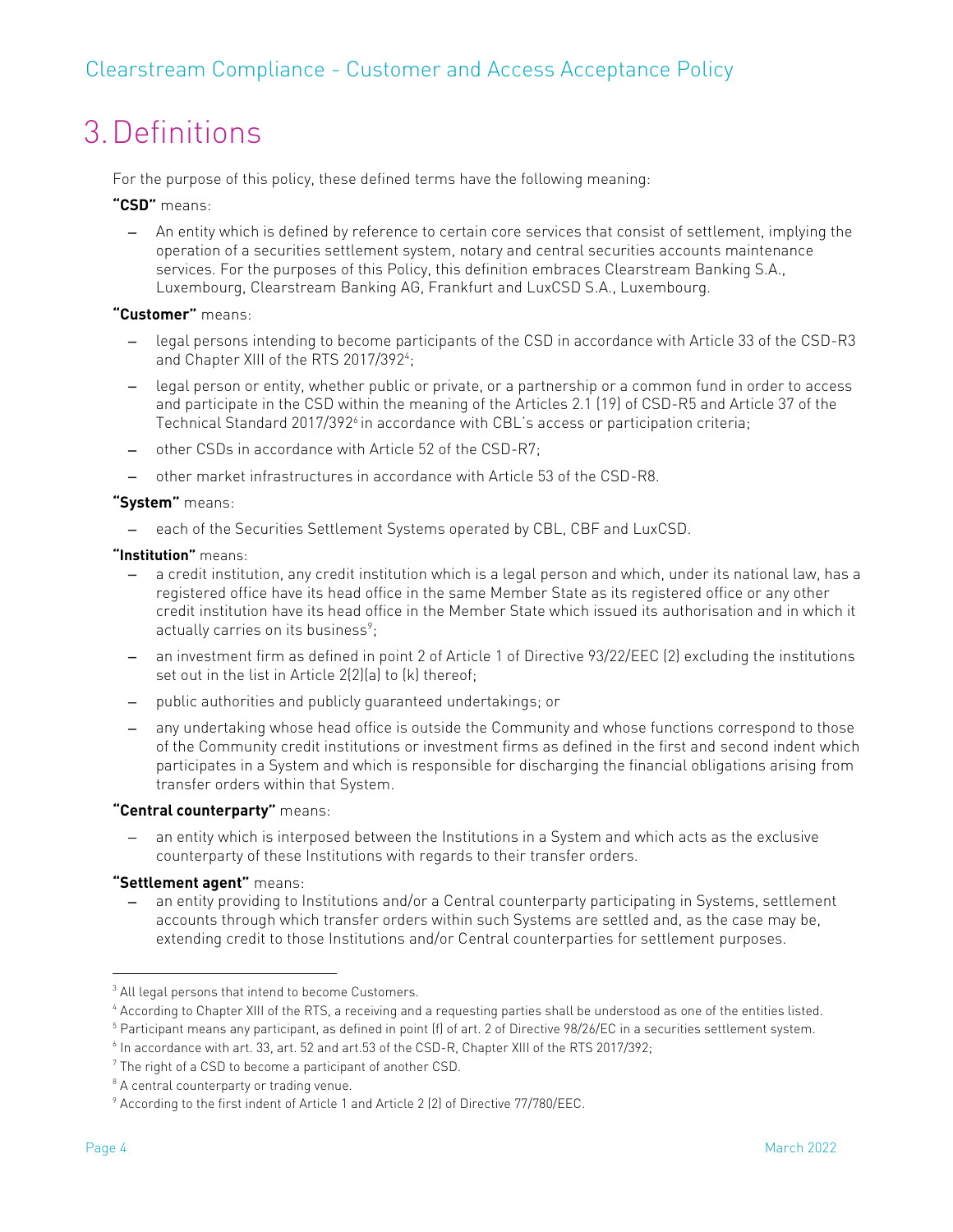#### **"Clearing house"** means:

- − an entity responsible for the calculation of the net positions of institutions, a possible Central counterparty and/or a possible Settlement agent;
- − according to the rules of each System, the same entity may act as a Central counterparty, a Settlement agent or a Clearing house or carry out part or all of these tasks.

#### **"Participant"** means:

− an Institution, a Customer, a Central counterparty, a Settlement agent or a Clearing house or a System operator.

#### **"User"** means:

− Issuers or their representatives and Customers.

#### **"Central Bank"** means:

− an Institution which - by way of a legal act - has been given responsibility for conducting the monetary policy for a specific area. It executes oversight by ensuring efficient and sound clearing and payment systems and may act as Settlement agent for the cash leg of securities transactions. Central Banks are also significant Customers of the CSDs for the purpose of collateralising monetary policy operations.

#### **"CSD link"** means:

− A settlement link between two CSDs (entities which is defined by reference to certain core services that consist of settlement, implying the operation of a securities settlement system, notary and central securities accounts maintenance services) permitting the Customers of the Requesting Party CSD to settle and to hold securities transactions in the books of the Receiving Party CSD.

#### **"Receiving Party"** means:

- − a receiving CSD as defined in point (5) of Article 2(1) of Regulation (EU) No 909/201410, in respect of paragraphs 1, 4, 9, 13 and 14 of Article 89 and Article 90 CSD-R;
- − a CSD which receives a request from a Participant, an Issuer, a Central counterparty or a trading venue to have access to its services in accordance with Articles 33(2), 49(2) and 53(1) of Regulation (EU) No 909/2014 in respect of paragraphs 1 to 3, 5 to 8 and 10 to 14 of Article 89 and Article 90 of CSD-R;
- − a Central counterparty which receives a request from a CSD to have access to its transaction feeds in accordance with Article 53(1) of Regulation (EU) No 909/2014 in respect of Article 90 CSD-R;
- − a trading venue which receives a request from a CSD to have access to its transaction feeds in accordance with Article 53(1) of Regulation (EU) No 909/2014 in respect of Article 90 CSD-R.

#### **"Requesting Party"** means:

- − (a) a requesting CSD as defined in point (6) of Article 2(1) of Regulation (EU) No 909/2014<sup>11</sup> in respect of paragraphs 1, 4, 9 and 13 of Article 89 and Article 90 CSD-R;
- − (b) a Participant, an Issuer, a Central counterparty or a trading venue which requests access to the System operated by a CSD or to other services provided by a CSD in accordance with Articles 33(2), 49(2) and 53(1) of Regulation (EU) No 909/2014 in respect of paragraphs 1 to 3, 5 to 8 and 10 to 14 of Article 89 and Article 90 CSD-R;
- − (c) a CSD which requests access to the transaction feeds of a Central counterparty in accordance with Article 53(1) of Regulation (EU) No 909/2014 in respect of Article 90 CSD-R;
- − (d) a CSD which requests access to the transaction feeds of a trading venue in accordance with Article 53(1) of Regulation (EU) No 909/2014 in respect of Article 90 CSD-R.

<sup>&</sup>lt;sup>10</sup> The CSD which receives the request of another CSD to have access to its services through a CSD link.

<sup>&</sup>lt;sup>11</sup> A CSD which requests access to the services of another CSD through a CSD link.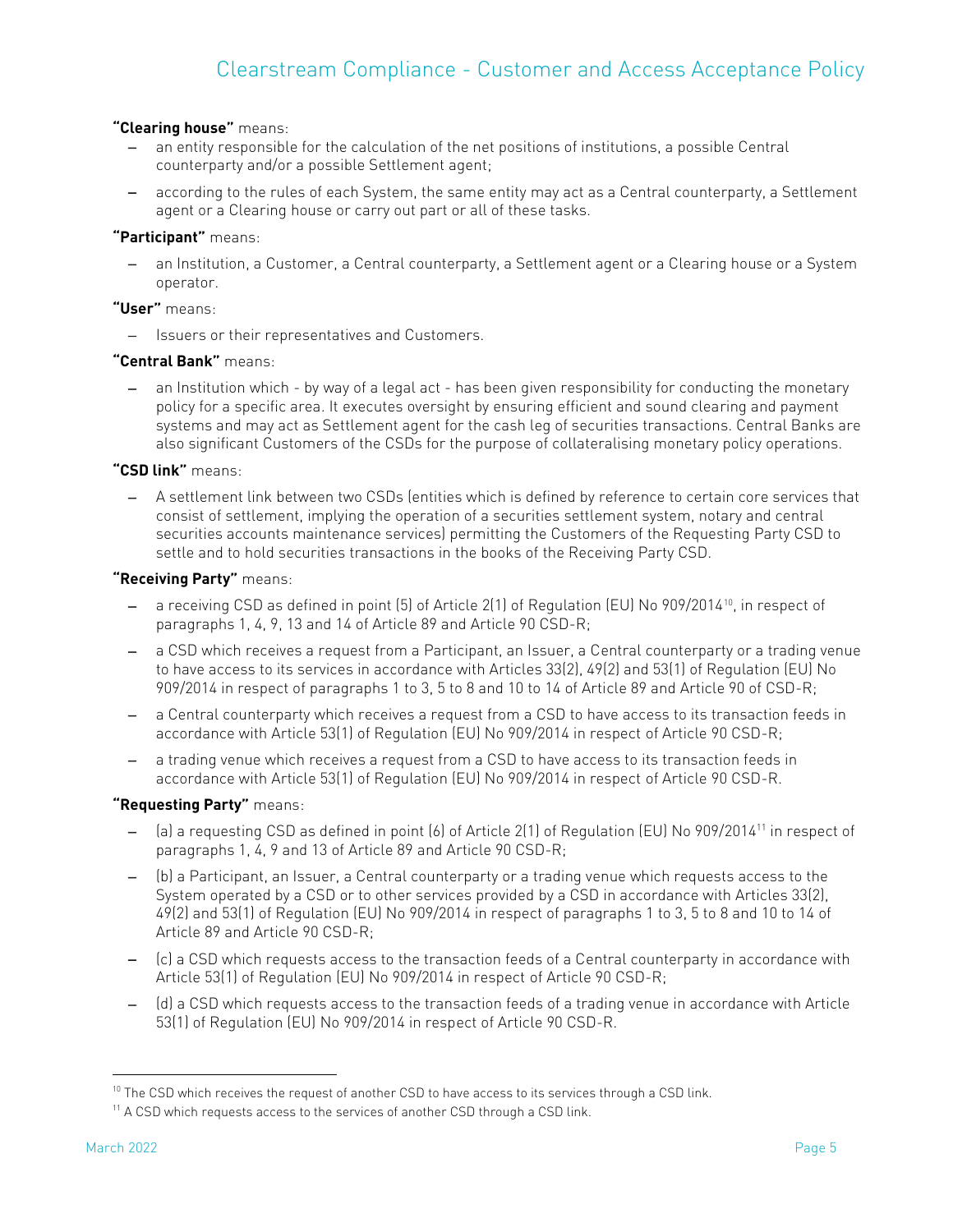## <span id="page-5-0"></span>4.Access to the CSDs

## <span id="page-5-1"></span>4.1. Criteria for participation in the securities settlement systems of CBF, CBL and LuxCSD (the "CSD")

This section deals with the criteria to access the securities settlement systems of CBF, CBL and LuxCSD (each the "CSD") for Customers<sup>12</sup> .

For each System it operates, the CSD's criteria for participation are publicly disclosed and allow fair and open access for all legal persons that intend to become Participants. The criteria are transparent, objective, and non-discriminatory to ensure fair and open access to the CSD with due regard to risks to financial stability and the orderliness of markets.

The criteria for participation are as follows.

### <span id="page-5-2"></span>4.2. Legal Entity Identifier

In order to be eligible as a Participant of the CSD, Requesting Parties must provide a Legal Entity Identifier to support their applications to participate in the CSD<sup>13</sup>.

### <span id="page-5-3"></span>4.3. Eligible Customers and applicable criteria for participation and access (as the case may be)

#### **(a) Banks and Credit Institutions**

Banks and Credit institutions unless otherwise prohibited qualify as Customers of the CSD subject to risk assessments as per Section 5 below.

Banks and Credit institutions are eligible for all products and services offered by the CSD including both Core and Ancillary services subject to specific and additional risk assessments that may be required in respect of certain, specific services as per Section 5 below.

- − Central Banks;
- − Supranational banks and credit institutions;
- − AML Regulated banks and authorised credit institutions;
- − Nominees acting for AML Regulated banks and credit institutions that would themselves be eligible to participate in the CSD.

#### **(b) Non-Bank Financial Institutions**

AML-regulated non-bank financial institutions unless otherwise prohibited qualify as Customers subject to risk assessments as per Section 5 below. Such non-bank financial institutions are eligible for all products and services offered by the CSD including both Core and Ancillary services subject to specific and additional risk assessments that may be required in respect of certain specific services as per Section 5 below.

<sup>&</sup>lt;sup>12</sup> In accordance with art. 33 of the Regulation (EU) No 909/2014.

<sup>&</sup>lt;sup>13</sup> [Number 6 of the Preamble of] Commission Implementing Regulation (EU) 2017/394 of 11 November 2016 laying down implementing technical standards with regard to standard forms, templates and procedures for authorisation, review and evaluation of central securities depositories, for the cooperation between authorities of the home Member State and the host Member State, for the consultation of authorities involved in the authorisation to provide banking-type ancillary services, for access involving central securities depositories, and with regard to the format of the records to be maintained by central securities depositories in accordance with the Regulation (EU) No 909/2014 of the European Parliament and of the Council of 23 July 2014.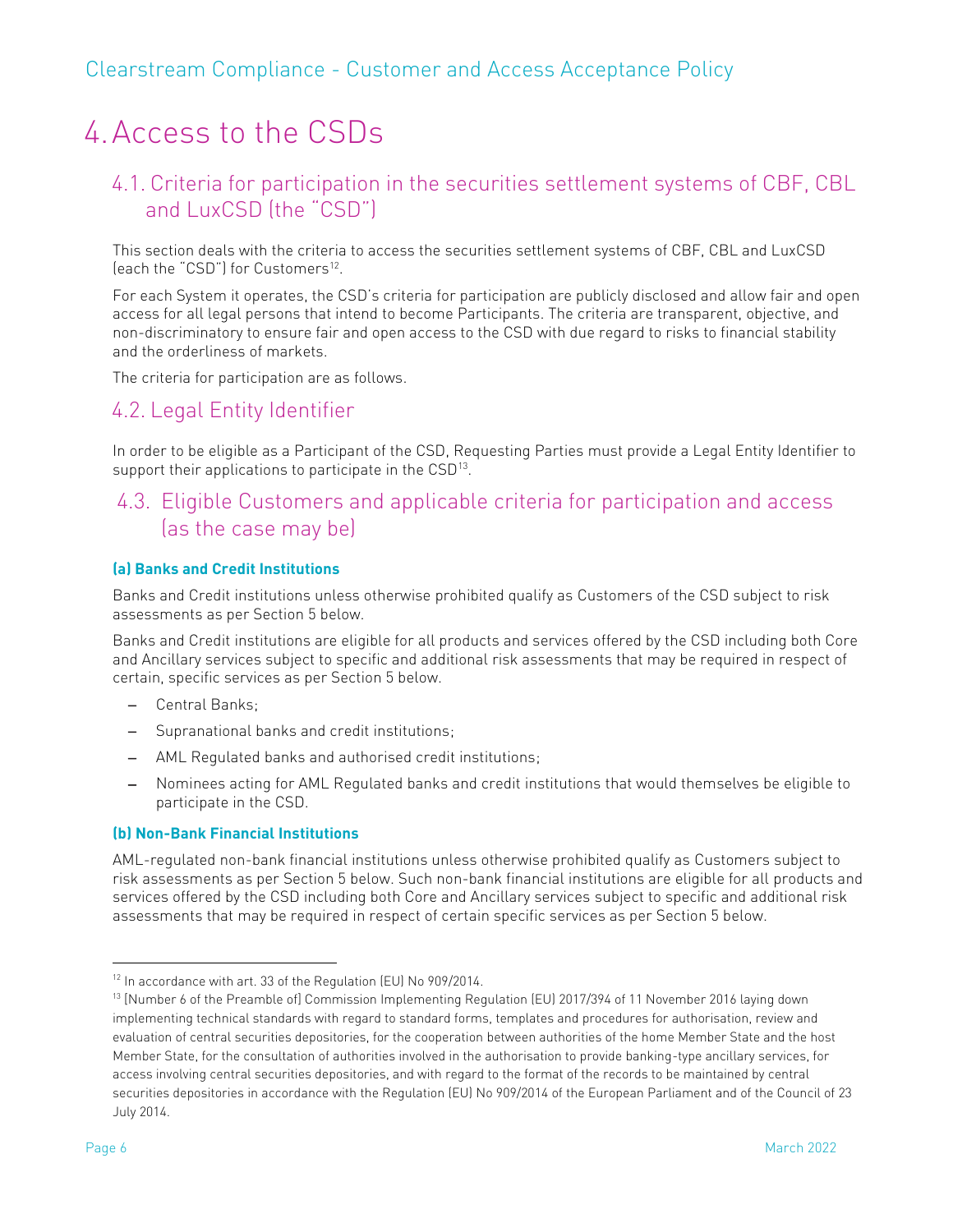In particular, an AML-regulated non-bank financial institution is eligible to open client accounts (in order to deposit assets that are non-proprietary to the Customer) only to the extent that it can demonstrate that it is authorised by its supervisory authority to accept the deposit of client assets and client cash and that it is entitled to commingle client cash deposits in the books of its correspondent banks. The following categories of institution are eligible under this paragraph:

- − AML regulated brokers and their nominees;
- − AML regulated securities dealers and their nominees;
- − CSDs and their nominees;
- − Central counterparties and Clearing houses;
- − AML regulated asset managers and their nominees;
- − Regulated Collective Investment Vehicles and their AML regulated agents (including transfer agents);
- − AML regulated insurers and re-insurers;
- − AML regulated insurance, pension and general risk funds.

#### **(c) Sovereigns and Supranational Institutions**

Non-bank sovereign and supranational organisations are eligible to become Customers unless otherwise prohibited subject to risk assessments as per Section 5 below.

Non-bank sovereign and supranational organisations are eligible for custody and settlement services.

Non-bank sovereigns and supranational institutions are ineligible for securities lending and borrowing products and are not eligible to deposit or to receive assets ultimately owned by third parties (client accounts).

#### **(d) Trading venues and Central Counterparties**

Trading venues and the Central counterparties that clear executed transactions on their behalf are eligible to access the Systems operated by the CSD on a non-discriminatory and transparent basis subject to risk assessments as per Section 5 below $^{14}$ . The CSD may charge a reasonable commercial fee for such access on  $\,$ a cost-plus basis, unless otherwise agreed by both parties.

#### **(e) Legal Persons that are listed or subsidiaries of publicly listed companies**

Entities that are not AML regulated (or regulated at all), that are publicly listed or which are majority owned subsidiaries of publicly listed companies qualify as Customers for the limited purpose of receiving collateral to secure money market operations against account holding Customers that are AML regulated banks or authorised credit institutions on behalf of regulated financial institutions. They will be permitted unless otherwise prohibited subject to risk assessments as per Section 5 below.

#### **(f) Alternative Investment Vehicles**

Alternative Investment Vehicles as defined by the CSSF, or foreign alternative investment vehicles having an equivalent status and being submitted to equivalent customer identification and anti-money laundering and anti-terrorist financing regulation are eligible to participate in CBL (but not in CBF or LuxCSD) for the sole purpose of holding assets as collateral in order to comply or to enable counterparties to comply with the Basel Committee on Bank Supervision and International Organization of Securities Commissions (BCBS-IOSCO) developed Framework on Margin Requirements for Non-Centrally Cleared Derivatives (commonly referred to as the Uncleared Margin Rules (UMR)).

<sup>&</sup>lt;sup>14</sup> In this instance, the Trading Venue / CCP does not become an account holding customer of the CSD. CCPs unless otherwise prohibited are entitled to become account holding customers as Non-Bank Financial Institutions.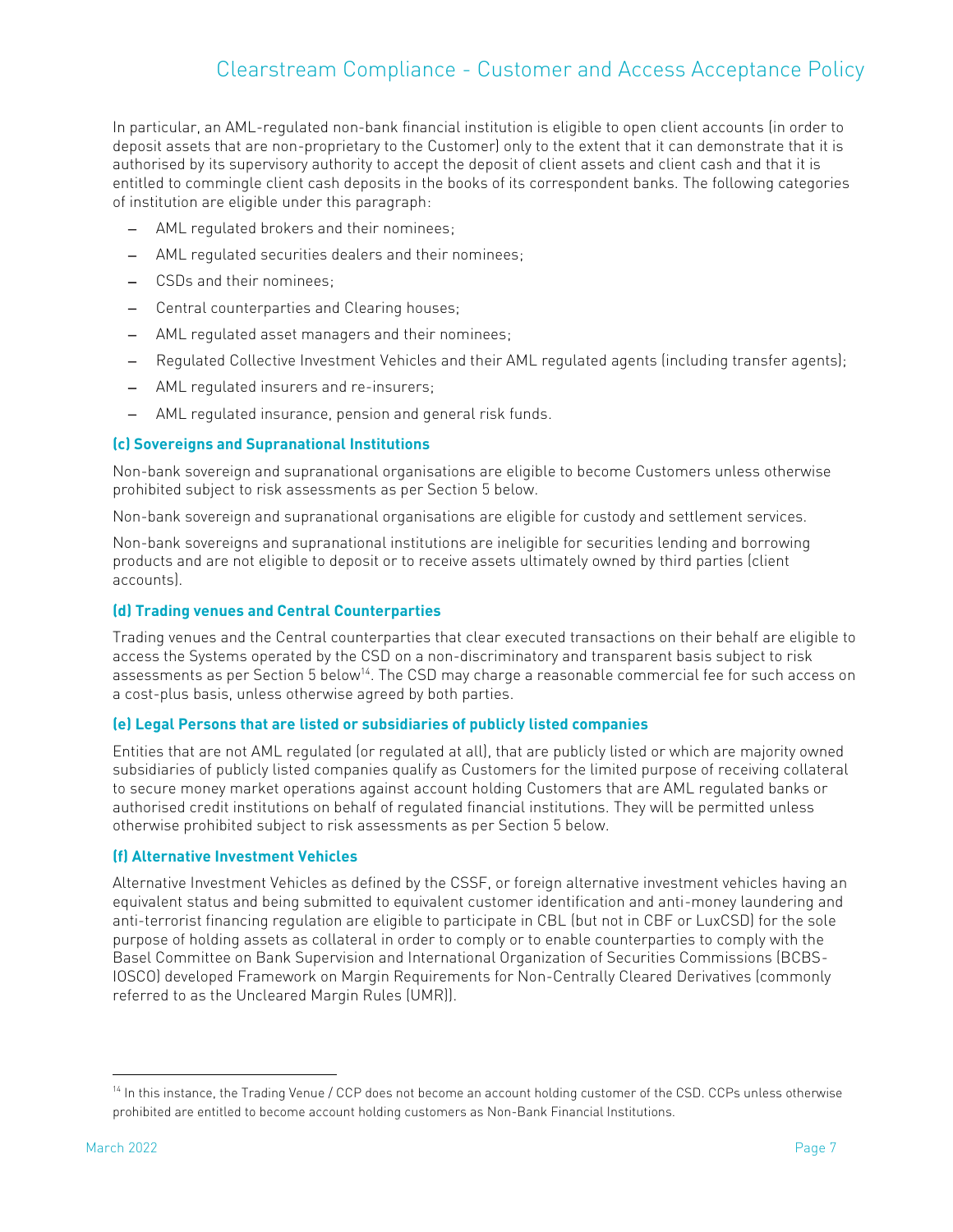#### **(g) Issuers**

Issuers of securities qualifying as transferable instruments in the sense of ISO Standard 6166 and issued by or on behalf of entities who would not otherwise be prohibited are eligible subject to the CSDs' Issuer Acceptance Procedures including, in particular, the requirement that in their dealings with the CSDs, Issuers be represented by agents that are AML regulated financial institutions<sup>15</sup>.

#### **(h) Special Purpose Vehicles and Unincorporated Entities**

Special purpose vehicles such as trusts, nominee companies, and private companies, securitisation vehicles and their compartments are eligible to participate in the CSD only under one of two conditions:

- − The Requesting Party Customer is acting uniquely as the nominee or legal representative of an entity that would meet the CSD's criteria for participation; or
- − The Special Purpose Vehicle is introduced by an existing Customer and requests participation in the CSD for the sole purpose of holding assets as collateral for the issuance of an asset backed security.

### <span id="page-7-0"></span>4.4 Prohibited persons

The following persons are prohibited from entering into an account relation with the CSD for legal reasons:

- − Residents of any territory that is not recognised by the Federal Republic of Germany and the Grand Duchy of Luxembourg;
- − Residents of any country that is the subject of country wide sanctions programmes of the EU or of third countries which form a part of the CSD's network of correspondents, including depositories, custodians, agents, CSDs and cash correspondents;
- − Residents of any country that is the subject of a "call to action" by the FATF Task Force.
- − Shell banks any bank operating without physical presence;
- − Shadow banks defined as entities which carry out credit intermediation but are not 'credit institutions and which are not regulated as credit institutions<sup>16</sup>;
- − Natural persons;
- − Non-Participating Foreign Financial Institutions under FATCA (NPFFIs)<sup>17</sup>;
- − Limited Financial Institutions under FATCA;
- − Local Foreign Financial Institutions under FATCA (Local FFIs);
- − Passive Non-Financial Foreign Entities (NFFEs) with substantial US owners<sup>18</sup>.

Participation in the Systems operated by CBL, CBF and LuxCSD may not cause to the CSD any breach of any law order, sanction or regulation and may not expose the CSD to any additional legal, tax or regulatory requirements.

<sup>&</sup>lt;sup>15</sup> Issuers are not Customers of the CSD. Even though issuers are granted access to CSDs in accordance with Article 49 of the CSDR, issuers are not admitted as a participant/customer within the meaning of the article 33 of the CSDR. The admission of the issuers is subject to a separate process. For an overview of the issuance process, please refer to the Issuer Acceptance Procedure. <sup>16</sup> The definition adopted by EBA for the purpose of credit limit restrictions for entities including third country credit institutions not recognised as subject to regulation equivalent to EU banking regulation is NOT to be confused with "shadow banking" (often unlicensed activity) for the purpose of anti-money laundering regulation and corresponding internal policies and procedures.

<sup>&</sup>lt;sup>17</sup> Applicable to CBL and LuxCSD only.

<sup>&</sup>lt;sup>18</sup> Under FATCA regulations, a substantial owner generally refers to a US person that that owns, directly or indirectly, more than 10% of the stock of the corporation by vote or value. If the customer's equity is not listed on a regulated stock exchange, a clear assessment of beneficial ownership and control must be made which must, inter alia, determine whether any US person or persons have an interest in aggregate that exceeds 10%.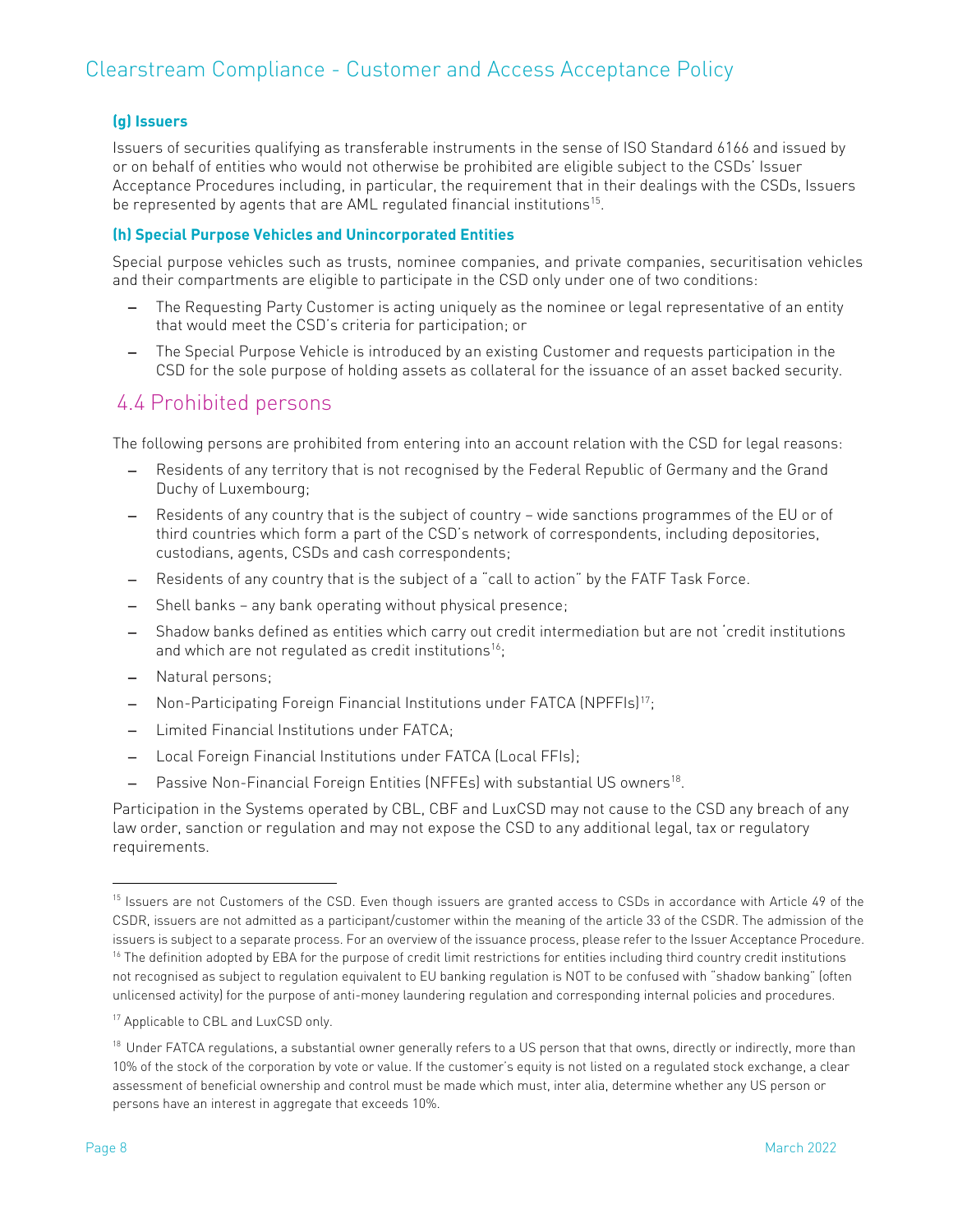## <span id="page-8-0"></span>5.Criteria justifying refusal of access to CBF, CBL and LuxCSD (the "CSD")<sup>19</sup>

Criteria that restrict access to the CSD are limited to those the objective of which is to justifiably control a specified risk for the CSD. In its reasonable discretion, where practicable, the CSD may consider as an alternative to a denial of access, restricting access to ancillary services, or products that are subject to additional risk assessments as set out below and other controls.

In the case of refusal, the CSD will provide objective reasons in writing based on a comprehensive risk assessment taking into account the following risks resulting from access to the services of the CSD.

## <span id="page-8-1"></span>5.1. Legal risks

When assessing legal risks following a request for access by a Requesting Party, the CSD [and its competent authority] will take into account the following criteria:

- (a) the Requesting Party is not able to comply with the legal requirements for participation in the securities settlement system operated by the CSD, or does not provide the CSD with the information necessary for the CSD to assess the compliance, including any required legal opinions or legal arrangements;
- (b) the Requesting Party is not able to ensure, in accordance with the rules applicable in the home Member State of the CSD, the confidentiality of the information provided through the securities settlement system, or does not provide the CSD with the information necessary for the CSD to assess its ability to comply with those rules on confidentiality, including any required legal opinions or legal arrangements;
- (c) where a Requesting Party is established in a third country, either of the following:

(i) The Requesting Party is not subject to a regulatory and supervisory framework comparable to the regulatory and supervisory framework that would be applicable to the Requesting Party if it were established in the Union:

(ii) The rules of the CSD concerning settlement finality referred to in Article 39 of Regulation (EU) No 909/2014 are not enforceable in the jurisdiction of the Requesting Party

When assessing legal risks following a request for access by a Requesting Party, the CSD may refuse the requested access if its assessment shows that the CSD is under the legal obligation to do so pursuant to applicable laws and regulation with respect to a suspicion of money laundering, terrorist financing, sanctions violation, tax evasion, market manipulation, short selling, capital flight or other breach of law.

The CSD may refuse access if its assessment shows that the CSD would face an unusually onerous burden in monitoring the operations of the Requesting Party in order to ensure that the CSD, its Participants and its Users remain in compliance with applicable laws and regulations including those of third countries which form a part of the CSD's network of correspondents, including depositories, custodians, agents, CSDs and cash correspondents.

## <span id="page-8-2"></span>5.2. Financial risks

When assessing financial risks following a request for access by a Requesting Party, the CSD (and its competent authority] will take into account whether the Requesting Party holds sufficient financial resources to fulfil its contractual obligations towards the CSD. The CSD will also assess the financial resources of the Requesting Party in order to ensure that it has the capacity to contribute to a sustainable level of settlement efficiency.

<sup>19</sup> According to (Articles 33(3), 49(3), 52(2) and 53(3) of Regulation (EU) No 909/2014)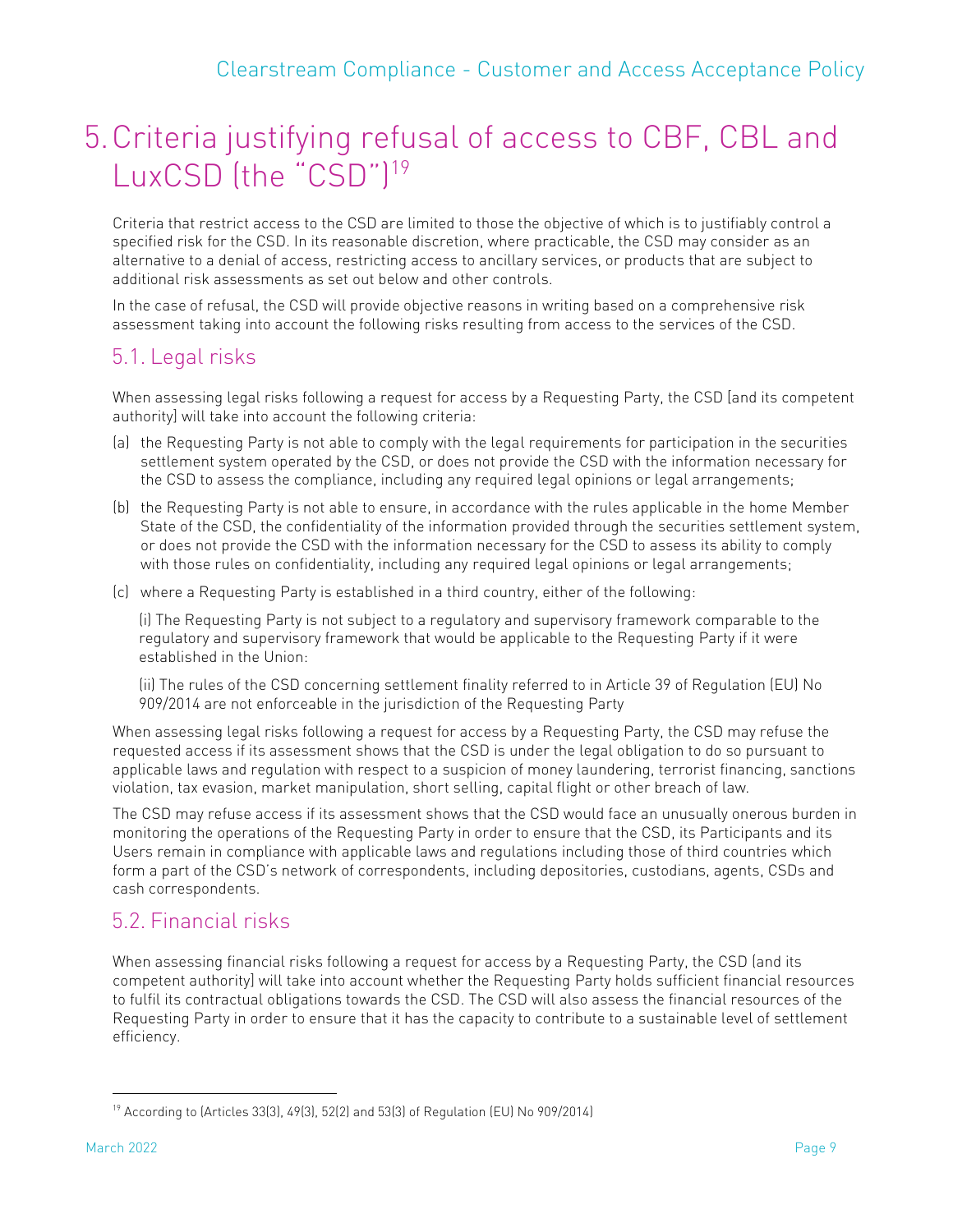## <span id="page-9-0"></span>5.3. Operational risks

When assessing operational risks following a request for access by a Requesting Party, the CSD and its competent authority will take into account the following criteria:

- (a) Whether the Requesting Party has the operational capacity to participate in the CSD, including connectivity, communication and cyber risk considerations;
- (b) Whether the Requesting Party complies with the risk management rules of the CSD and has the necessary expertise in that regard;
- (c) Whether the Requesting Party has put in place business continuity policies or disaster recovery plans appropriate to its proposed used of the CSD's products and services;
- (d) Whether the granting of access would require the Receiving Party CSD to undertake significant changes of its operations, risk management procedures in order to ensure the smooth functioning of the System operated by the CSD, including the implementation of ongoing manual processing by the CSD.

For the avoidance of doubt and in addition to the above requirements, the Key Participants Procedure applies for a participant if he qualifies as Key Participant (as defined in the Key Participants Procedure) in addition to this policy.

### <span id="page-9-1"></span>5.4. Additional risk assessments

The following products are subject to enhanced legal, financial and operational risk assessments and other controls that aim to ensure that risks arising from the use of these products can be remitted without placing an unusually onerous burden on the CSDs and without endangering the safe functioning of the CSD for its Customers and Users. Therefore, the Customers of the CSD may be denied access to products which are assessed as positing higher levels of legal, financial and operating risk:

- − Client accounts;
- − Omnibus client accounts;
- − Syndicated securities distribution services for CBL customers acting as Lead Managers and/or their settlement agents<sup>20</sup>;
- − Non-syndicated distribution accounts<sup>21</sup>;
- − Vestima Prime Alternative fund accounts<sup>22</sup>;
- − Credit facilities<sup>23</sup>;
- − Accounts of US Specified Persons in the sense of FATCA.

<sup>&</sup>lt;sup>20</sup> CBL only

<sup>21</sup> CBF and CBL only

<sup>22</sup> CBF and CBL only

<sup>&</sup>lt;sup>23</sup> CBF and CBL only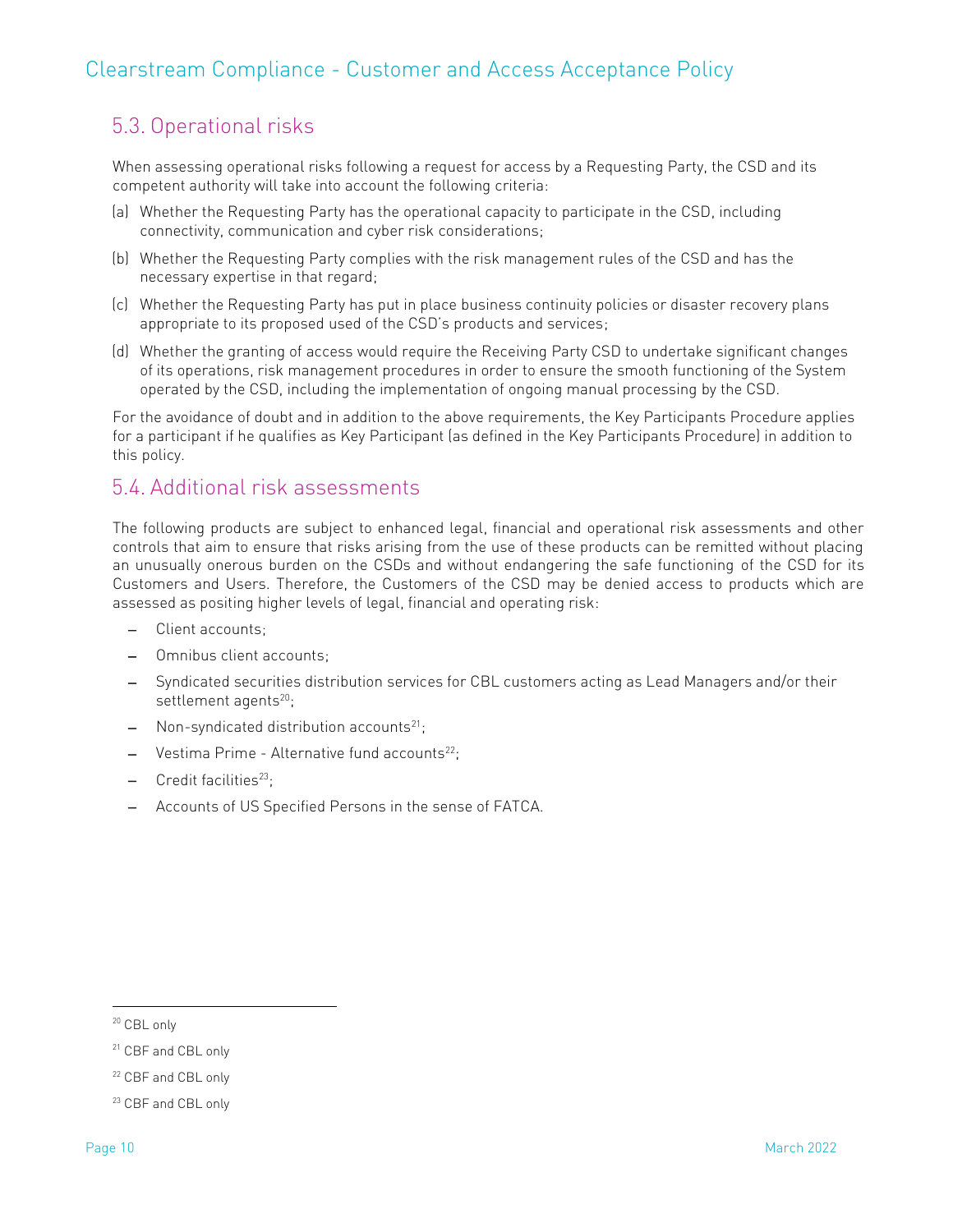## <span id="page-10-0"></span>6.Procedure for treating access requests to CBF, CBL and LuxCSD (the "CSD")<sup>24</sup>

### <span id="page-10-1"></span>6.1. Procedure for treating access requests of legal persons ("Requirements for participation" $]^{25}$

- (a) The CSD will treat requests for access promptly by providing a response to such requests within one month at the latest and the procedures for treating access requests are publicly available.
- (b) The CSD will deny access to a Participant meeting the criteria referred to above only where duly justified in writing and based on a comprehensive risk assessment.
- (c) In the event of a refusal, the Requesting Party has the right to complain to the competent authority<sup>26</sup> of the CSD that has refused access<sup>27</sup>.
- (d) The CSD's objective and transparent procedures for the suspension and orderly exit of participants that no longer meet the criteria for participation are provided in the General Terms and Conditions<sup>28</sup> of the CSD.
- (e) Provisions (a) (d) above notwithstanding, the CSD may decline to provide a justification in writing or otherwise to the Requesting Party for a denial of access where to do so would breach any applicable law or regulation with respect to a suspicion of money laundering, terrorist financing, sanctions violation, tax evasion, market manipulation, short selling, capital flight or other breach of law. In such an eventuality, the CSD will provide due justification in writing directly to its competent authority.
- (f) The competent authority may request additional information concerning the refusal of access from the Requesting and Receiving Parties. The responses to the request for information will be sent to the competent authority within two weeks from the date of the receipt of the request.
- (g) Where the refusal by the CSD to grant access to the Requesting Party is deemed to be unjustified, the competent authority of the CSD that has refused access will issue an order requiring that CSD to grant access to the Requesting Party.

 $24$  The standard forms and templates for the access procedure referred to in article 12 of the EU Commission Implementing Regulation 2017/394 and provided for in Annex V of that regulation will be used in the access procedure as appropriate. <sup>25</sup> As per Art. 33 of the Regulation (EU) No 909/2014.

<sup>&</sup>lt;sup>26</sup> For CBF; the competent authority is the *Bundesanstalt für Finanzdienstleistungsauficht* (BaFin) and for CBL and LuxCSD, the competent authority is the *Commission de Surveillance du Secteur Financier* (CSSF).

 $27$  According to art. 90(1) RTS 2017/392 "In the event of a refusal of access, the requesting party shall have the right to complain within one month from the receipt of the refusal to the competent authority of the receiving CSD, CCP or trading venue that has refused access to it in accordance with Articles 33(3), 49(4), 52(2) or 53(3) of Regulation (EU) No 909/2014".

<sup>&</sup>lt;sup>28</sup> For CBF, Section VI paragraph 3 on termination for good cause ("Kündigung aus wichtigem Grund") applies.

For CBL, Article 56 paragraph 2 on CBL's right to terminate and suspend the provision of the services to a customer with immediate effect and without prior notice or other formalities, applies.

For LuxCSD, Article 54 paragraph 2 on LuxCSD's right to terminate and suspend the provision of the services to a customer with immediate effect and without prior notice or other formalities, applies.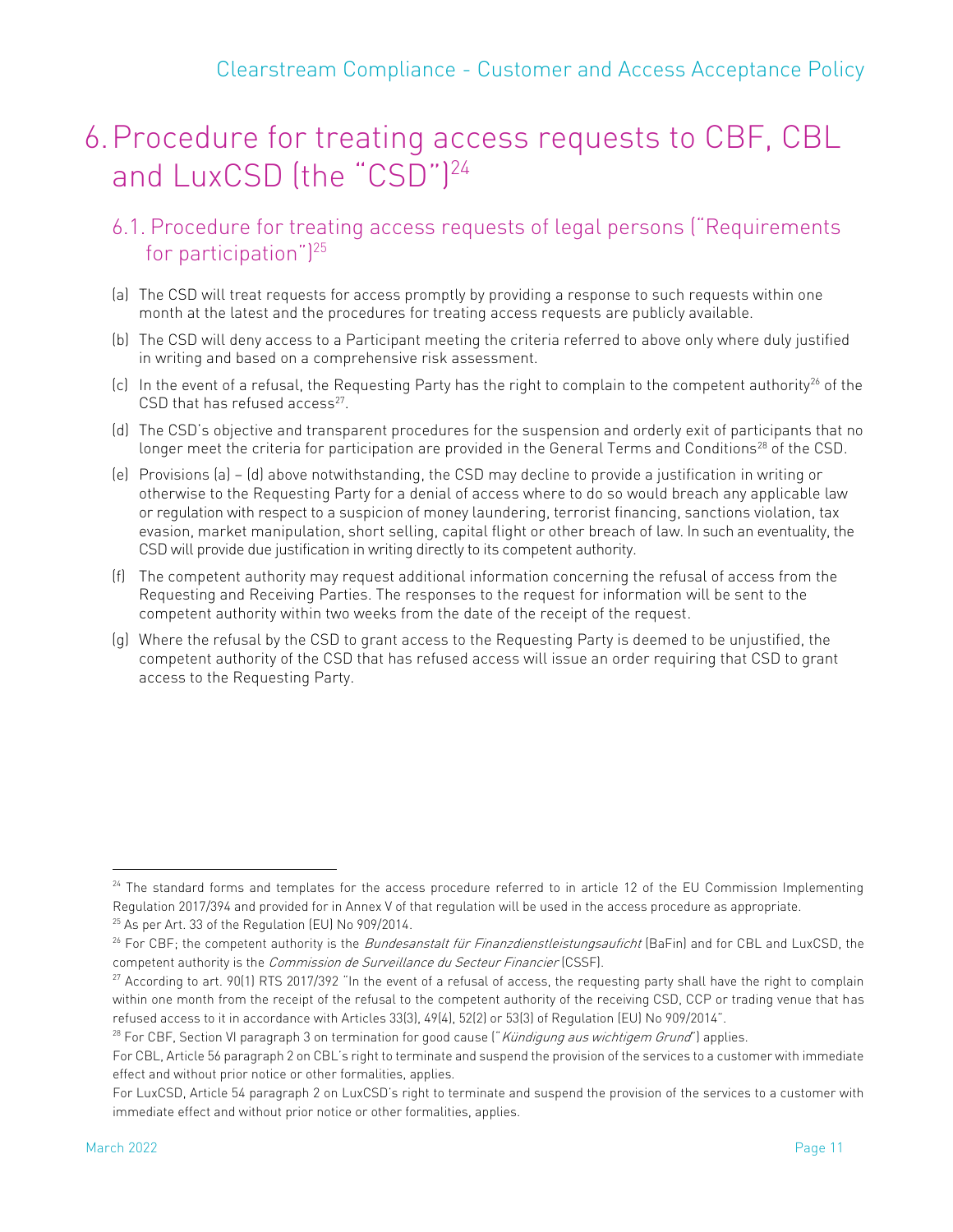## <span id="page-11-0"></span>6.2. Access of Issuers to CSDs ("Freedom to issue in a CSD authorised in the Union")

(a) Where an Issuer submits a request for recording its securities in the CSD, the latter will treat such request promptly and in a non-discriminatory manner and provide a response to the Requesting Party issuer within three months.

(b) For further details on the access of Issuers to CSDs, the CSD's Issuer Acceptance Procedure will apply.

### <span id="page-11-1"></span>6.3. Access between CSDs

The CSD will grant access to a Requesting Party CSD unless such access would threaten the smooth and orderly functioning of the financial markets or cause systemic risk. Such refusal will be based only on a comprehensive risk assessment to be performed by the  $\mathsf{CSD}^{29}.$ 

In this regard, the Requesting Party CSD may establish a standard link, a customised link or an indirect link with the Receiving Party CSD.

#### **Standard link access**

A CSD will have the right to become a Participant of the CSD and set up a standard link with that CSD in accordance with Article 33 and subject to the prior notification of the CSD link provided under Article 19(5) CSD-R.

#### **Customised link access**

Where a Requesting Party CSD approaches the CSD to establish a customised link to access the System operated by the latter, the Receiving Party CSD may reject the request only on the basis of risk considerations. It will not deny a request on the grounds of loss of market share.

The Receiving Party CSD may charge a reasonable commercial fee on a cost-plus basis to the Requesting Party CSD for making customised link access available unless this is otherwise agreed by the parties.

#### **Procedure for CSD Links**

When a Requesting Party CSD submits a request for access to a Receiving Party CSD pursuant to Articles 50 and 51 CSD-R, the latter will treat such request promptly and will provide a response to the Requesting Party CSD within three months.

The CSD may deny access to a Requesting Party CSD only where such access would threaten the smooth and orderly functioning of the financial markets or cause systemic risk. Such a refusal may be based only on a comprehensive risk assessment.

Where a CSD refuses access, it will provide the Requesting Party CSD full reasons for its refusal.

In the case of a refusal, the Requesting Party CSD has the right to complain to the competent authority of the CSD that has refused access.

The competent authority may request additional information concerning the refusal of access from both the Requesting and Receiving Party CSDs. Responses to the request for information shall be sent to the competent authority within two weeks from the date of the receipt of the request.

Where the competent authority of the Receiving Party CSD judges that the refusal by the Receiving Party CSD to grant access to the Requesting Party CSD to be unjustified, it shall issue an order requiring the receiving Party CSD to grant access to the Requesting Party CSD.

<sup>&</sup>lt;sup>29</sup> In accordance with art. 52 (2) of CSD-R.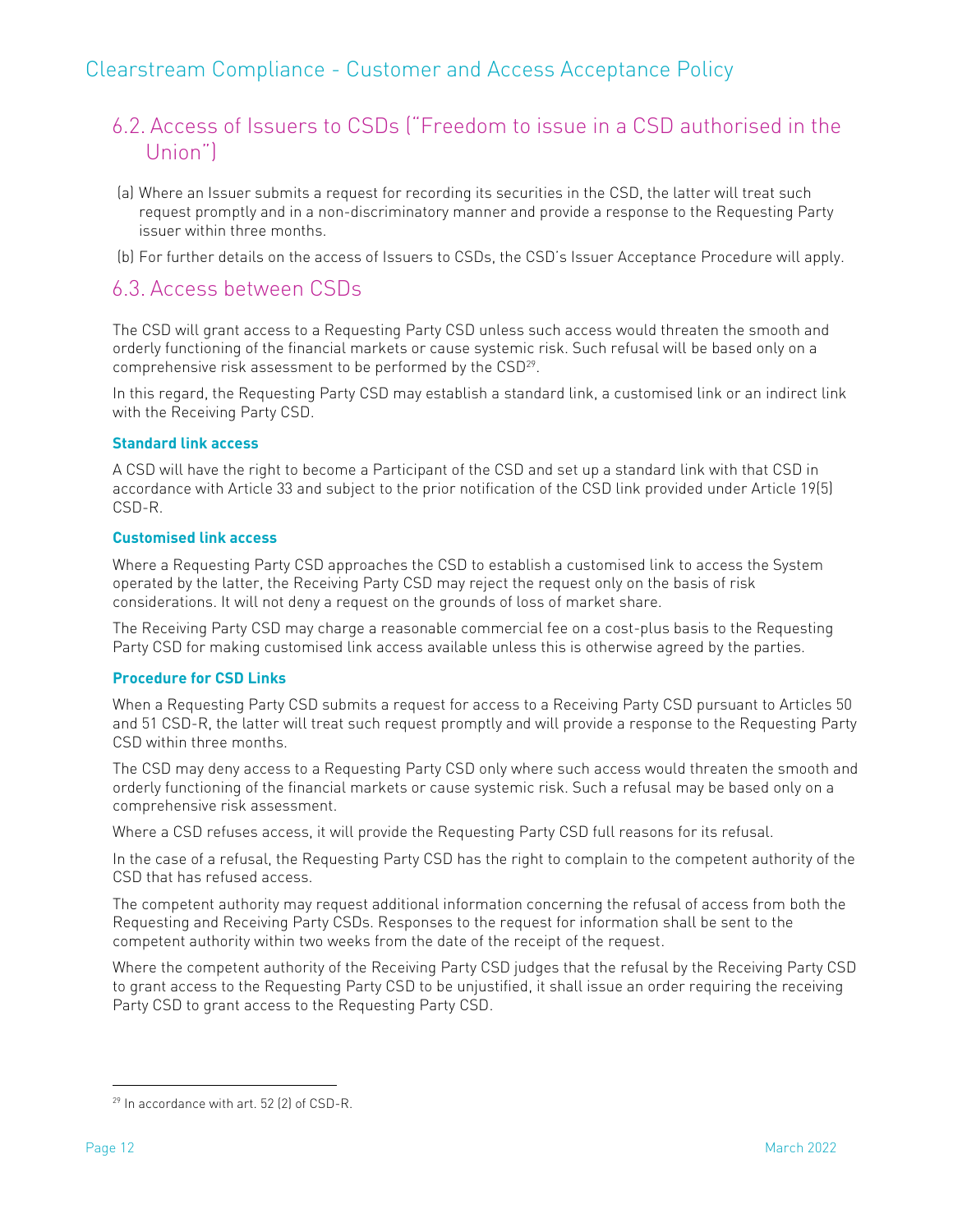Having regard to the link's maintenance pursuant Art. 84(1)(i) of the ESMA RTS, the CSDs commit to review annually the link arrangements taking into consideration all relevant developments, including market and IT developments, as well as any developments in local legislation, where necessary $^{30}\cdot$ 

<sup>&</sup>lt;sup>30</sup> At the level of the CSDs, the Network Management Procedure will apply.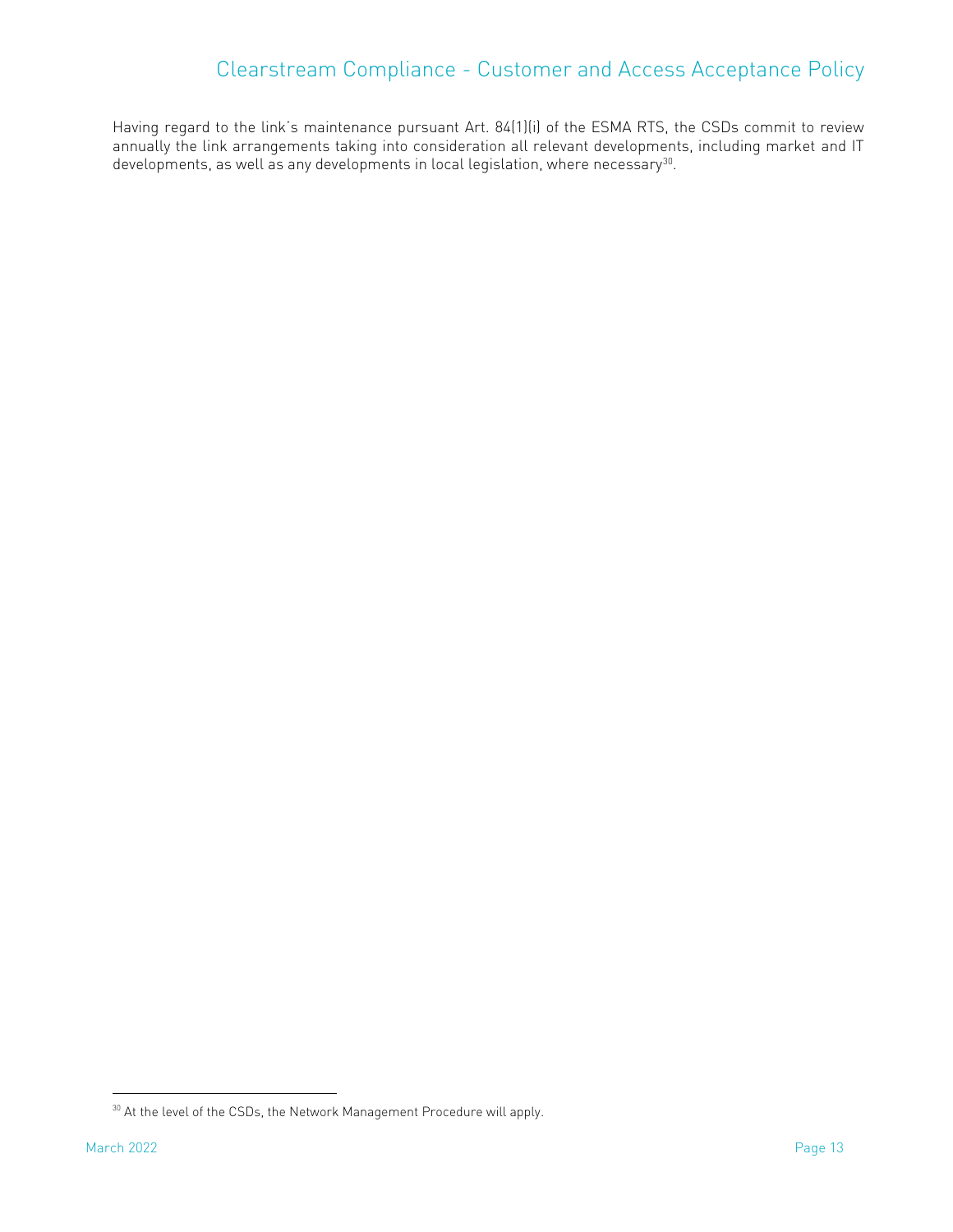## <span id="page-13-0"></span>7.Procedures for the application of disciplinary measures against existing Customers that do not comply with the criteria for participation or access to the CSD

Customers have the obligation to comply with any national or foreign law, sanctions, regulations, order of any government body, as an ongoing condition of participation in the CSD.

In case of non-compliance with the criteria for participation or access to the CSD, and without prejudice to the contractual rights or statutory of the CSD to act otherwise, the CSD will request the Customer to remedy its non-compliance with the criteria for participation or access to the CSD as soon as possible and without undue delay. This provision notwithstanding, the nature of the non-compliance may require the CSD to take interim measures to comply with applicable regulation, to protect its own interests, those of its Participants, those of its Customers and their clients. Such measures may include but are not limited to restricting the extent to which the CSD acts upon the instructions of the non-compliant Customer, (to the extent that the CSD is contractually entitled or statutorily obliged to do so).

In case a Customer or other Participant fails to provide the level of information or documentation required by the CSD's KYC Policy and by applicable AML regulation, or the CSD in the context of discharging its obligations under AML applicable sanctions regulation suspects potential money laundering or sanctions violations, the CSD may take appropriate action, including but not limited to, refusal to process instructions, the blocking of accounts and relevant assets, refusal to collect securities and other entitlements due to a Customer or from an Issuer, the disconnection of communication channels, the withdrawal of eligibility of securities of the Issuer for settlement and the suspension of services provided to the Customer.

The CSD shall not be liable for any damage or loss resulting from its compliance with applicable law or regulation.

As per their KYC Procedures, the CSDs will regularly review the compliance with the criteria for participation or access to the CSD of its Customers in the context of a periodic KYC Review which includes the continuing monitoring of the Customer and regular review of documentation and information provided by the Customer.

In case of continued non-compliance with the criteria for participation or access to the CSD, the CSD's objective and transparent procedures for the suspension and orderly exit of Customers that no longer meet the criteria for participation or access to the CSD are provided in the General Terms and Conditions of the  $CSD<sup>31</sup>$ .

<sup>&</sup>lt;sup>31</sup> For CBF, Section VI paragraph 3 on termination for good cause ("Kündigung aus wichtigem Grund") applies.

For CBL, Article 56 paragraph 2 on CBL's right to terminate and suspend the provision of the services to a customer with immediate effect and without prior notice or other formalities, applies.

For LuxCSD, Article 54 paragraph 2 on LuxCSD's right to terminate and suspend the provision of the services to a customer with immediate effect and without prior notice or other formalities, applies.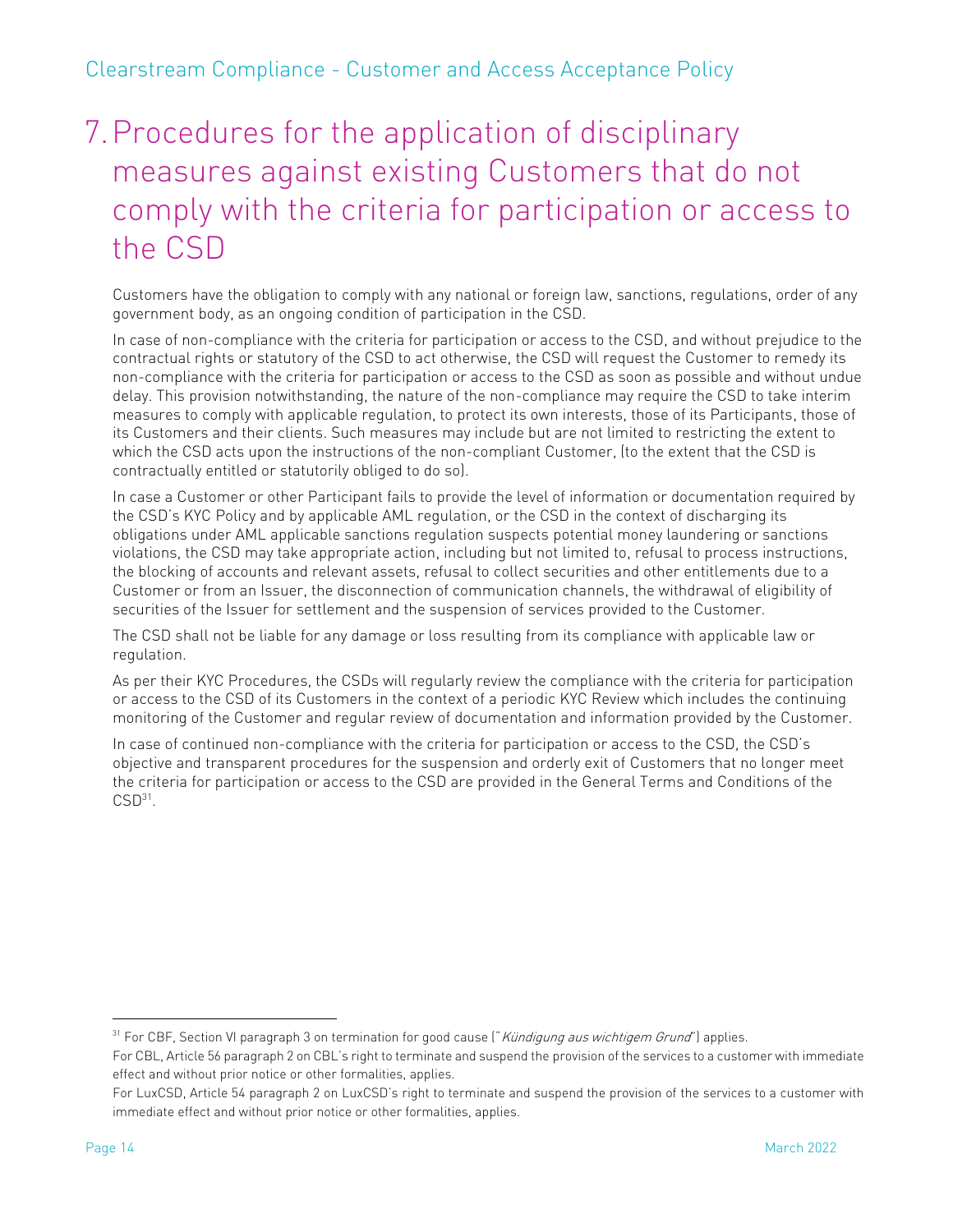## <span id="page-14-0"></span>7.1. Procedures for dealing with withdrawal of access to the CSD by CBF, CBL and LuxCSD (the "CSD")

The CSD will withdraw access of a Participant no longer meeting the criteria for participation or access, as the case may be, referred to in this policy only where duly justified in writing and based on a comprehensive risk assessment.

In the event of a withdrawal, the Participant has the right to complain to the competent authority<sup>32</sup> of the CSD that has withdrawn the access.

The CSD's objective and transparent procedures for the suspension and orderly exit of participants that no longer meet the criteria for participation are provided in the General Terms and Conditions of the CSD<sup>33</sup> and in the Account Closure Procedure.

The provisions above notwithstanding, the CSD may decline to provide a justification in writing or otherwise to the Participant for a withdrawal of access where to do so would breach any applicable law or regulation with respect to a suspicion of money laundering, terrorist financing, sanctions violation, tax evasion, market manipulation, short selling, capital flight or other breach of law. In such an eventuality, the CSD will provide due justification in writing directly to its competent authority.

The competent authority may request additional information concerning the withdrawal of access from the Parties. The responses to the request for information will be sent to the competent authority within two weeks from the date of the receipt of the request.

<sup>&</sup>lt;sup>32</sup> For CBF; the competent authority is the *Bundesanstalt für Finanzdienstleistungsauficht* (BaFin) and for CBL and LuxCSD, the competent authority is the *Commission de Surveillance du Secteur Financier* (CSSF)

<sup>&</sup>lt;sup>33</sup> For CBF, Section VI paragraph 3 on termination for good cause ("Kündigung aus wichtigem Grund") applies.

For CBl, Article 56 paragraph 2 on CBL's right to terminate and suspend the provision of the services to a customer with immediate effect and without prior notice or other formalities, applies.

For LuxCSD, Article 54 paragraph 2 on LuxCSD's right to terminate and suspend the provision of the services to a customer with immediate effect and without prior notice or other formalities, applies.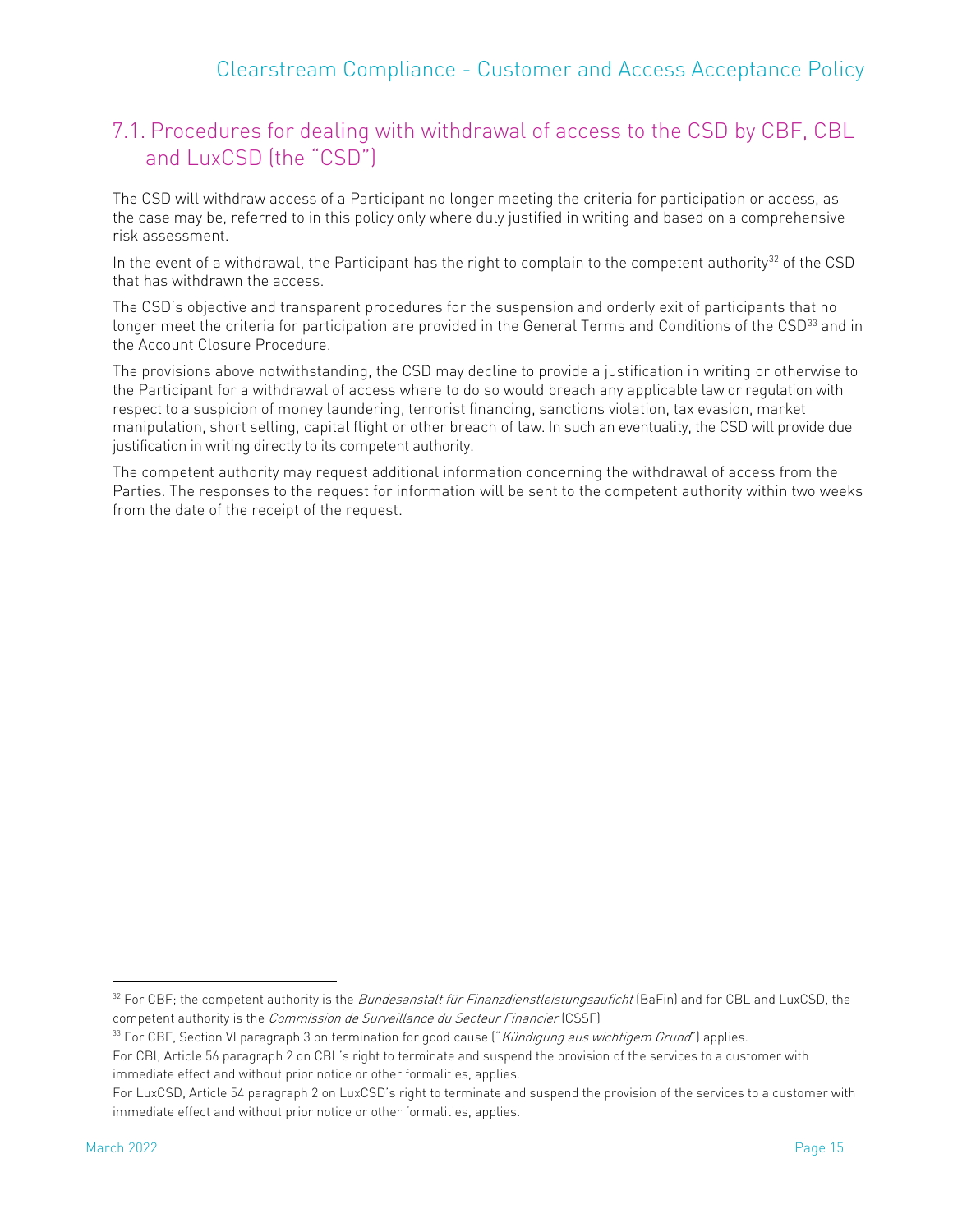## <span id="page-15-0"></span>8.Request of access between the CSD to other market infrastructure

Other market infrastructures may request access to the CSD as well as the CSD may request access to other market infrastructure thus, a CCP and a trading venue shall provide transaction feeds on a nondiscriminatory and transparent basis to a CSD upon request and may charge a reasonable commercial fee for such transaction feeds to the requesting CSD on a cost-plus basis, unless otherwise agreed by the parties and a CSD will provide access to its securities settlement systems on a non-discriminatory and transparent basis to a CPP or a trading venue and may charge a reasonable commercial fee for such access on a costplus basis, unless otherwise agreed by both parties 34.

In this regard, the following procedure will apply:

- (a) When a CCP or trading venue submits a request for access to the CSD in accordance with paragraph 1, such request will be treated promptly and a response will be provided within three months.
- (b) The CSD will deny access only where such access would affect the smooth and orderly functioning of the financial markets or cause systemic risk. It will not deny a request on the grounds of loss of market share.
- (c) The CSD that refuses access will provide the CCP or trading venue with full written reasons for such refusal based on a comprehensive risk assessment. In the case of a refusal, it has the right to complain to the competent authority<sup>35</sup> of the CSD that has refused access.
- (d) The competent authority may request additional information concerning the refusal of access from the CCP or trading venues and the CSD. The responses to the request for information will be sent to the competent authority within two weeks from the date of the receipt of the request.
- (e) Where the refusal by the CSD to grant access to the CCP or trading venue is deemed to be unjustified, the competent authority of the CSD that has refused access will issue an order requiring to the CSD to grant access to the requesting participant to its services within three months.

<sup>&</sup>lt;sup>34</sup> In accordance with art. 53 (1) CSDR

<sup>&</sup>lt;sup>35</sup>For CBF, the competent authority is the [*Bundesanstalt für Finanzdienstleistungsaufsicht* (BaFin)] and for CBL and LuxCSD, the competent authority is the [Commission de Surveillance du Secteur Financier (CSSF)]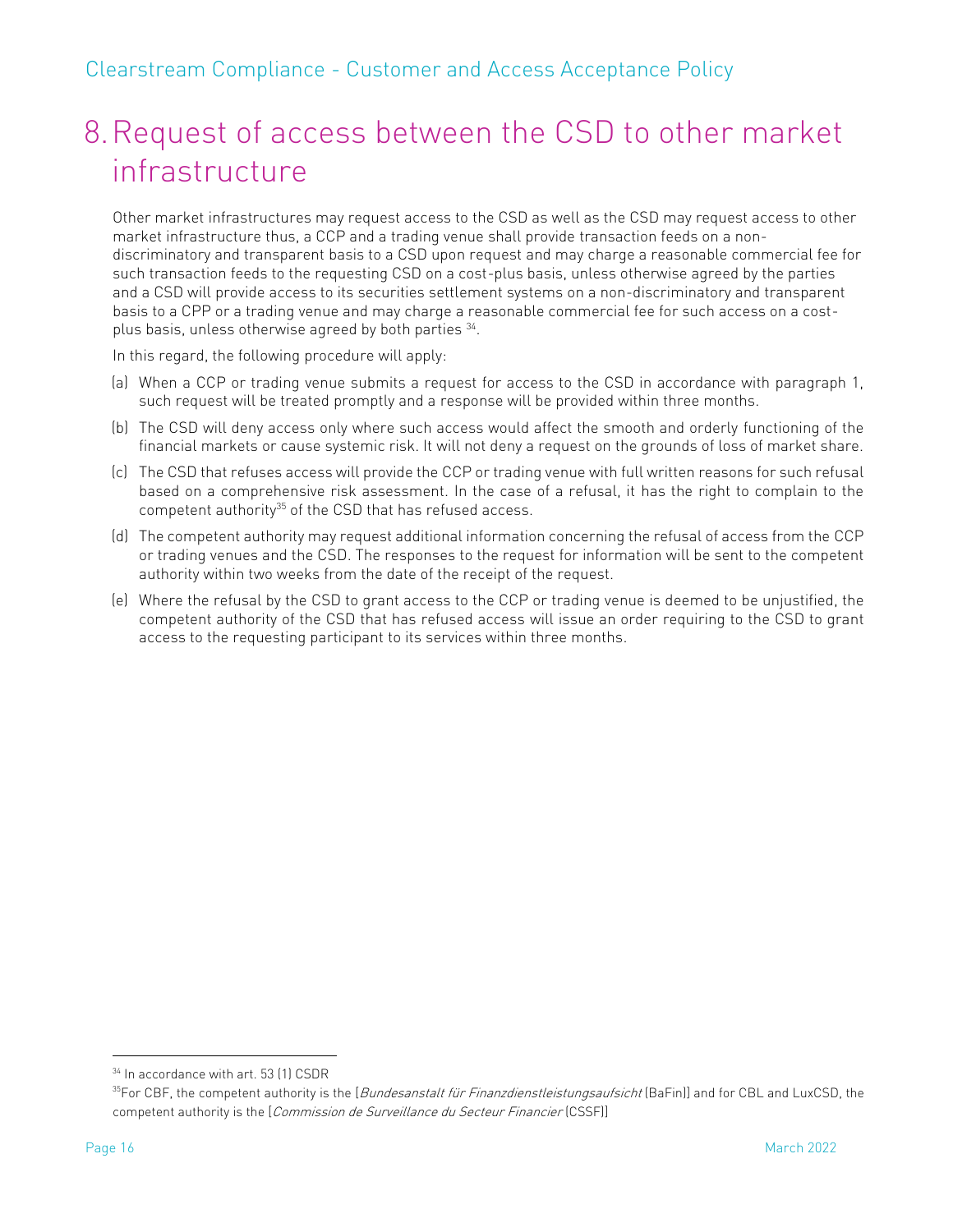## <span id="page-16-0"></span>9.Record keeping requirements

The CSD will endeavour to retain participants' records for at least ten (10) years:

- − (a) Following the termination of business relations or completion of transactions undertaken without an account being opened for customer identification information and other documents relating to the establishment of business relations and transactions undertaken without an account being opened as well as account files, business correspondence, and results of any analysis undertaken;
- − (b) Following the completion of the transaction for data, documents and information relating to a transaction, including any information needed to explain and reconstruct the transaction; and
- − (c) The abovementioned data, documents, and information should, where possible, be maintained as originals or copies, in paper or electronic form, or on microfilm, provided that they are admissible as evidence in a court of law<sup>36</sup>.

<sup>&</sup>lt;sup>36</sup> For these record keeping purposes, reference is made to the applicable legal requirements in Luxembourg, (CBL and LuxCSD), Germany, (CBF), the United Kingdom, (CBL) and Singapore, (CBL).